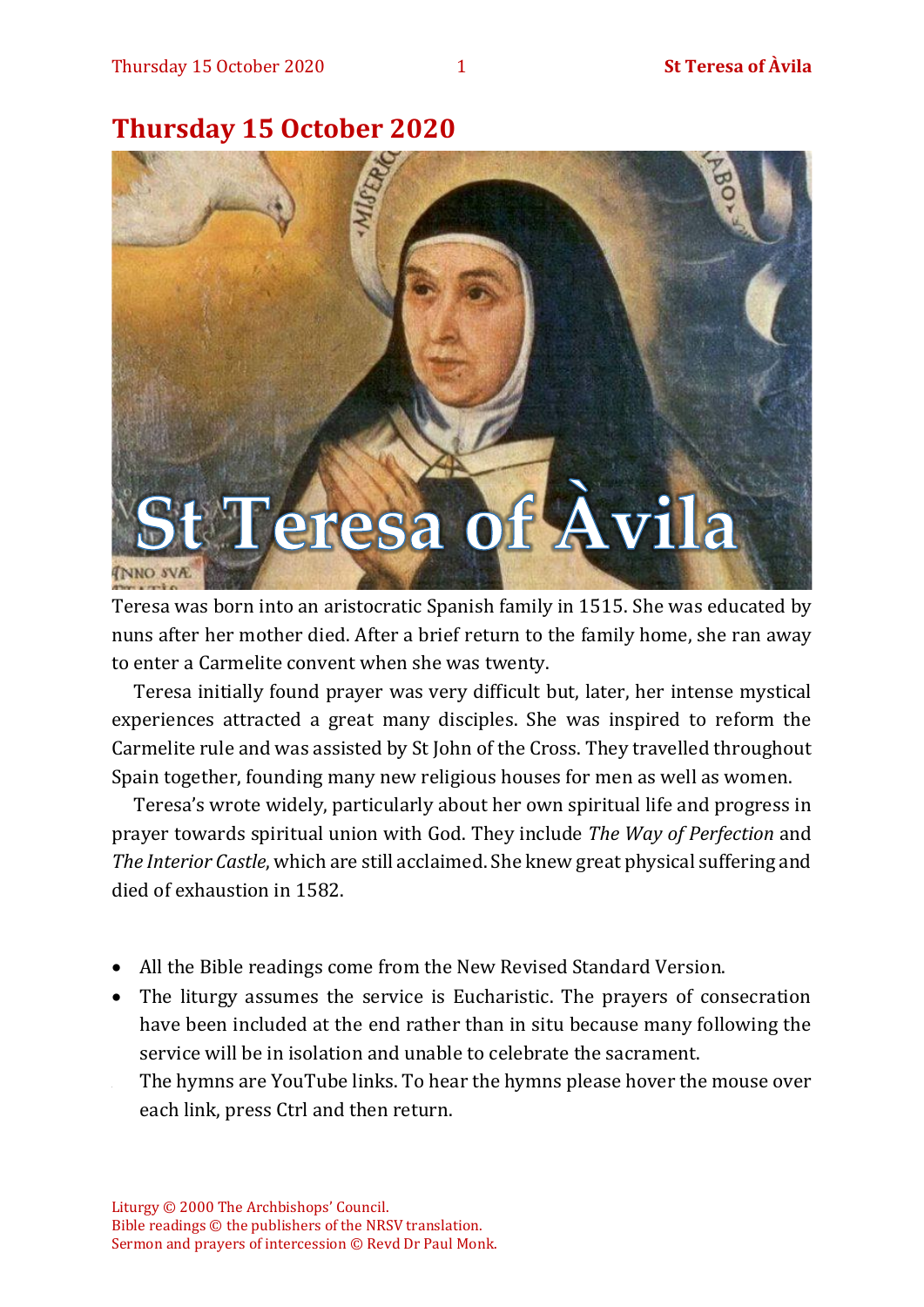## **Introduction and welcome**

HYMN 1 **[Christ triumphant ever reigning](https://youtu.be/N5Xz9V-6JPA)** (click on this link to hear the hymn)

## **The Welcome**

In the name of the Father, and of the Son, and of the Holy Spirit

All **Amen.**

The Lord be with you

All **And also with you.**

## **The Preparation**

All **Almighty God,**

**to whom all hearts are open, all desires known, and from whom no secrets are hidden: cleanse the thoughts of our hearts by the inspiration of your Holy Spirit, that we may perfectly love you, and worthily magnify your holy name; through Christ our Lord. Amen.**

Our Lord Jesus Christ said: The first commandment is this: 'Hear, O Israel, the Lord our God is the only Lord. You shall love the Lord your God with all your heart, with all your soul, with all your mind, and with all your strength.'

And the second is this: 'Love your neighbour as yourself.' There is no other commandment greater than these. On these two commandments hang all the law and the prophets. All **Amen. Lord, have mercy.**

Christ calls us to share the heavenly banquet of his love with all the saints in earth and heaven. Therefore, knowing our unworthiness and sin, let us confess our sins in penitence and faith, firmly resolved to keep God's commandments and to live in love and peace with all.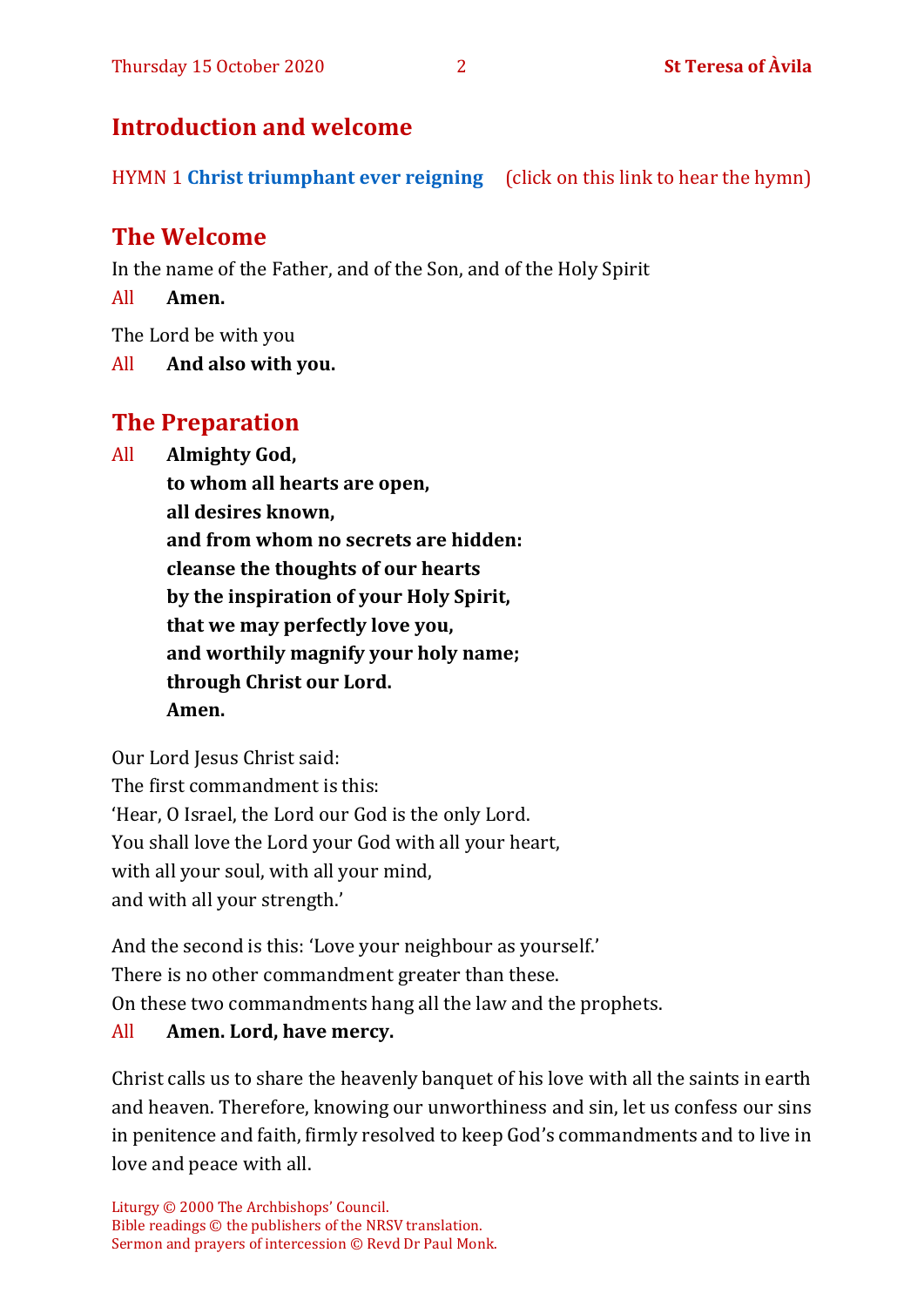All **Almighty God, our heavenly Father, we have sinned against you and against our neighbour in thought and word and deed, through negligence, through weakness, through our own deliberate fault. We are truly sorry and repent of all our sins. For the sake of your Son Jesus Christ, who died for us, forgive us all that is past and grant that we may serve you in newness of life to the glory of your name. Amen.**

Almighty God,

who forgives all who truly repent, have mercy upon you, pardon and deliver you from all your sins, confirm and strengthen you in all goodness, and keep you in life eternal; through Jesus Christ our Lord. All **Amen.**

## **The Gloria**

This Gloria is sung to the tune of 'Cwm Rhondda'. Click **[here](about:blank)** for the tune.

All **Glory be to God in Heaven, Songs of joy and peace we bring, Thankful hearts and voices raising, To creation's Lord we sing. Lord we thank you, Lord we praise you, Glory be to God our King: Glory be to God our King. Lamb of God, who on our shoulders, Bore the load of this world's sin; Only Son of God the Father, You have brought us peace within.**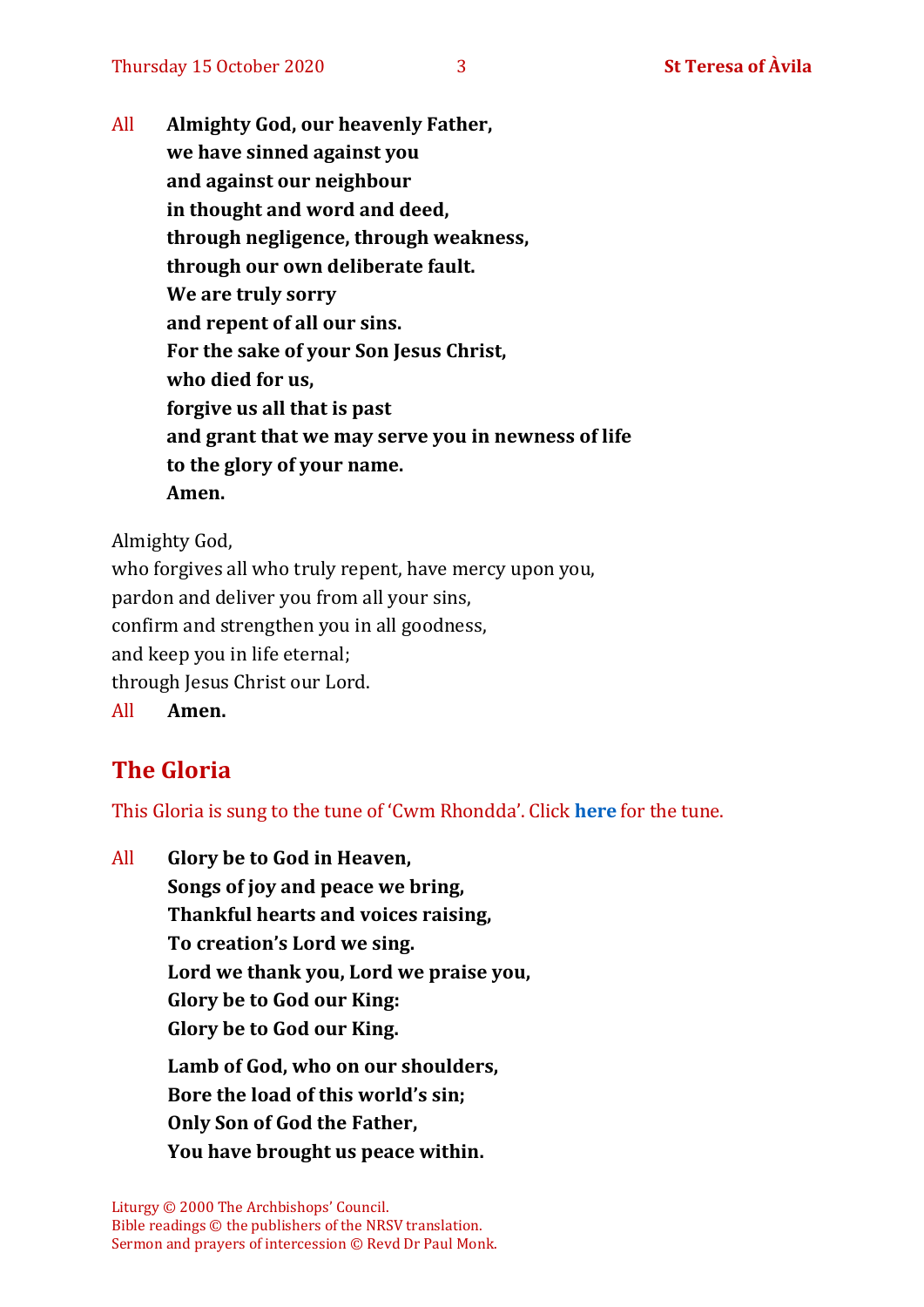**Lord, have mercy, Christ have mercy, Now your glorious reign begin: Now your glorious reign begin.**

**You O Son of God are Holy, You we praise with one accord. None in heav'n or earth is like you, Only you are Christ the Lord. With the Father and the Spirit, Ever worshipped and adored: Ever worshipped and adored.**

## **The Collect for St Teresa**

Merciful God, who by your Spirit raised up your servant Teresa of Avila to reveal to your Church the way of perfection: grant that her teaching may awaken in us a longing for holiness, until we attain to the perfect union of love in Jesus Christ your Son our Lord, who is alive and reigns with you, in the unity of the Holy Spirit, one God, now and for ever. All **Amen.**

## **First reading**

A reading from the book of Ecclesiasticus

I prayed, and understanding was given me; I called on God, and the spirit of wisdom came to me. I preferred her to sceptres and thrones, and I accounted wealth as nothing in comparison with her. Neither did I liken to her any priceless gem, because all gold is but a little sand in her sight, and silver will be accounted as clay before her. I loved her more than health and beauty, and I chose to have her rather than light, because her radiance never ceases. All good things came to me along with her, and in her hands uncounted wealth. I rejoiced in them all, because wisdom leads them; but I did not know that she was their mother.

I learned without guile and I impart without grudging; I do not hide her wealth, for it is an unfailing treasure for mortals; those who get it obtain friendship with God, commended for the gifts that come from instruction. May God grant me to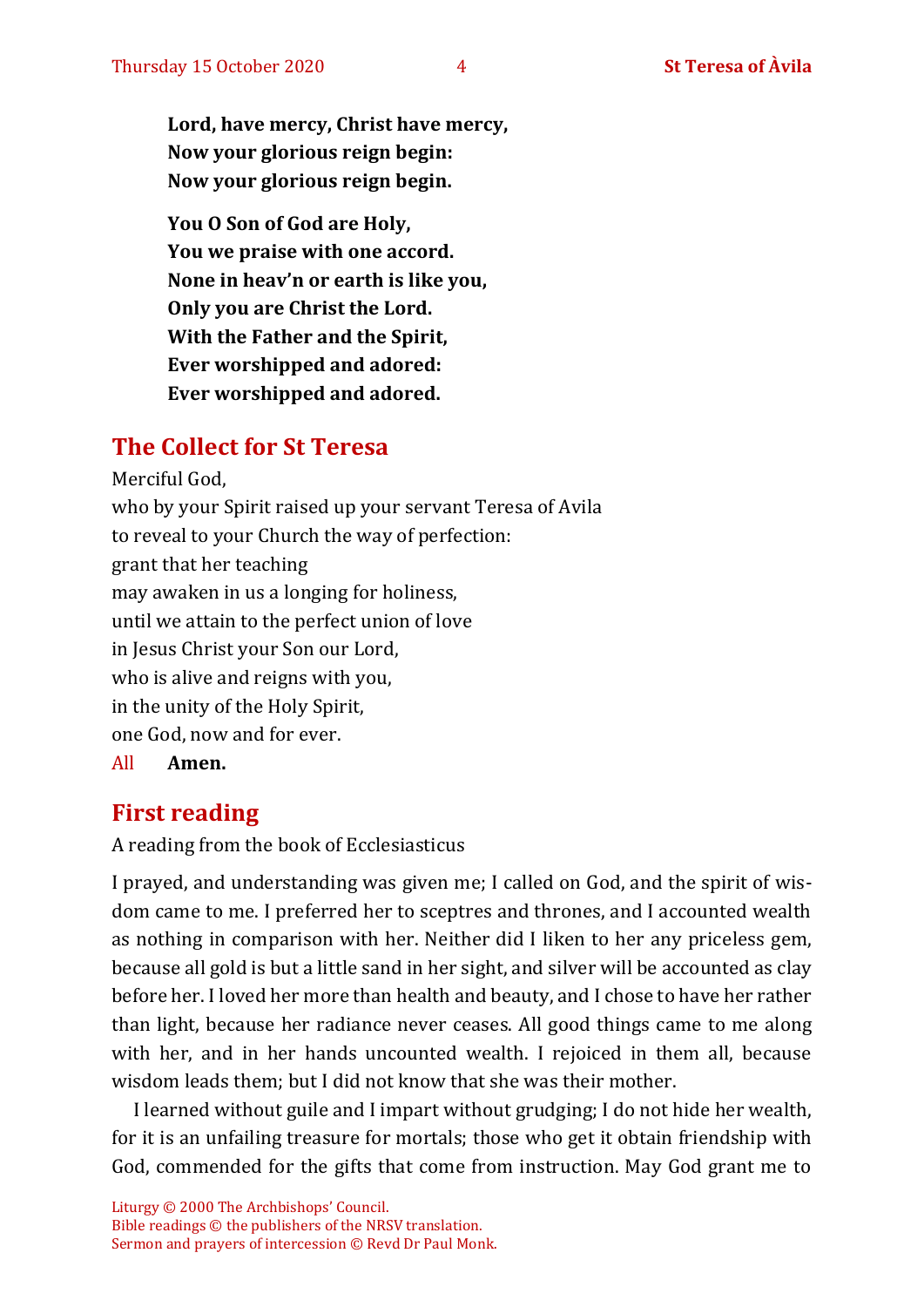speak with judgement, and to have thoughts worthy of what I have received; for he is the guide even of wisdom and the corrector of the wise. *Wisdom 7:7–15*

This is the Word of the Lord

#### All **Thanks be to God.**

## **Second reading**

A reading from the St Paul to the Romans

We know that the whole creation has been groaning in labour pains until now; and not only the creation, but we ourselves, who have the first fruits of the Spirit, groan inwardly while we wait for adoption, the redemption of our bodies. For in hope we were saved. Now hope that is seen is not hope. For who hopes for what is seen? But if we hope for what we do not see, we wait for it with patience. Likewise the Spirit helps us in our weakness; for we do not know how to pray as we ought, but that very Spirit intercedes with sighs too deep for words. And God, who searches the heart, knows what is the mind of the Spirit, because the Spirit intercedes for the saints according to the will of God. *Romans 8:22–27*

This is the Word of the Lord

All **Thanks be to God.**

HYMN 2 **[I am the way, the truth and the life](https://www.youtube.com/watch?v=ug1OrL57YhI)** (click on this link to hear the hymn)

## **Gospel reading**

Hear the Gospel of our Lord Jesus Christ according to John

#### All **Glory to you O Lord.**

Jesus said to his disciples, 'Do not let your hearts be troubled. Believe in God, believe also in me. In my Father's house there are many dwelling places. If it were not so, would I have told you that I go to prepare a place for you? And if I go and prepare a place for you, I will come again and will take you to myself, so that where I am, there you may be also. And you know the way to the place where I am going.' Thomas said to him, 'Lord, we do not know where you are going. How can we know the way?' Jesus said to him, 'I am the way, and the truth, and the life. No one comes to the Father except through me. If you know me, you will know my Father also. From now on you do know him and have seen him.' *John 14:1–7*

This is the Gospel of the Lord

#### All **Praise to you O Christ.**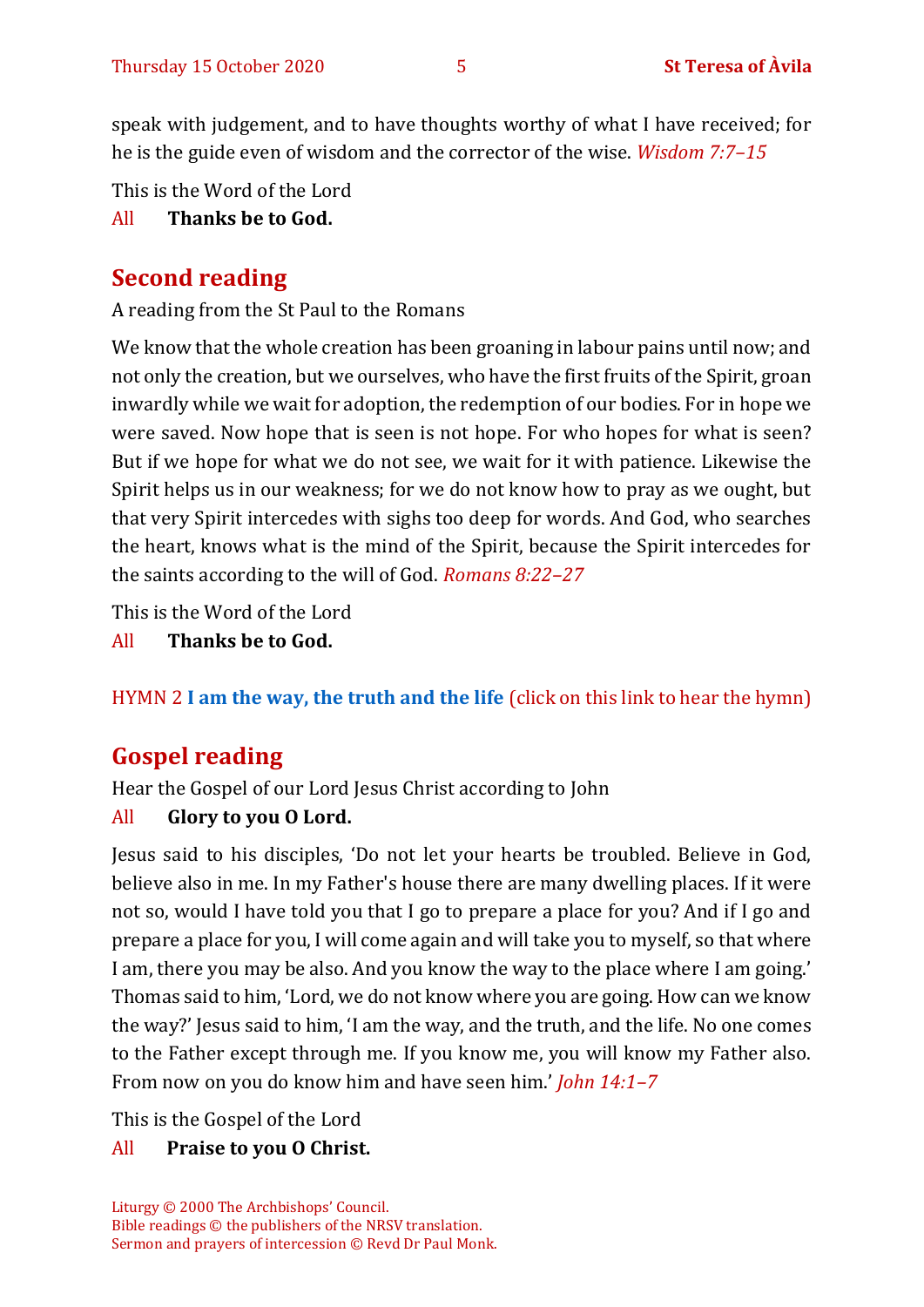#### **Sermon**

I get lost fairly often. In fact, it's a family joke that I can get lost in my own bedroom. That's why I think one of the greatest inventions of our modern age is the SatNav. The idea is simple: if you know where you need to go, simply type the address into the SatNav device and follow the instructions: turn left; at the next junction turn right; turn around where possible; and the words you hear with a sigh of relief, 'You have reached your destination'.

In the spiritual sense, all of us know where we need to travel—a spiritual address, the desire of every faith-centred life. It's eternal life with God which we often call 'Heaven'. On the principle of getting very lost easily, we need a SatNav of faith to find Heaven. The idea is simple enough: we need something, *someone* high above the earth, like a satellite or an omniscient God to whom we can appeal each time we want to reach a spiritual destination. I want guidance on this; I need spiritual help on that; how can I find Heaven?' Just as Thomas the disciple asks the question of how to go where Jesus is going, so we now ask Jesus, 'How can I reach Heaven?'

Today's gospel contains all the clues we could ever need as we overhear sound bites from Jesus, our SatNav, talking with his disciples. What's he saying?

**First**, he says, 'do not let your hearts be troubled'. This is wise advice because if we panic, we're likely to look at ourselves rather than look at Jesus, our SavNav whom we are to follow. After all, who can follow a guide when they look in the opposite direction? With cool deliberation, we are to look *from* self *to* Jesus (which is what the second reading is trying to say). We learn where Jesus is leading us in direct proportion as we learn the ability to transfer our gaze to him. That's why Jesus says, 'I am the way'.

**Secondly**, like a SatNav, Jesus not only knows the way: he knows the best route. My SatNav often says 'turn around where possible' which is an electronic way of saying 'Repent', start again, use a tried and trusted route, not our own choice. So the journey to Heaven is best followed with a trusted guide. A sure journey is preplanned; a quicker journey uses a vehicle that was checked before we left. He also knows how to recognise the destination. In other words, we're not a group of the blind following the blind. That's why Jesus our direction tells us to live in him, when he says, 'I am the truth'.

**Thirdly**, Jesus says he is preparing a place in Heaven. A SatNav knows the place from whence we start, and in the same way Jesus knows we are each different and travel a different journey to Heaven. That's why Jesus describes heaven saying, 'In my Father's house there are many mansions,' which means Heaven is not homo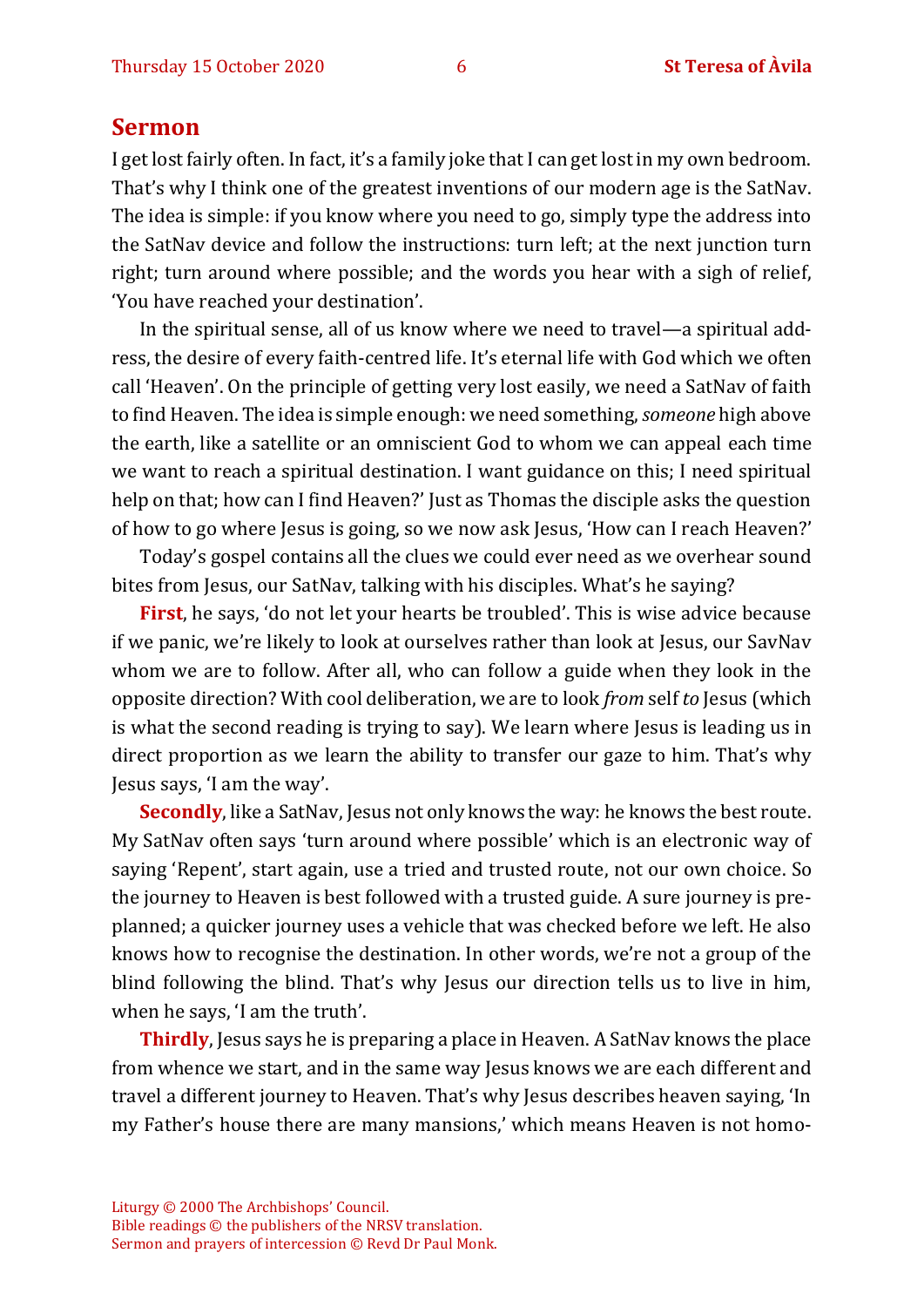geneous: it has different bits for different people of different backgrounds, different spiritualities. He's saying heaven is to some extent customised according to how we lived the life of holiness which God demands. But that life needs to have been a life lived for God. That's why Jesus, the SatNav of faith, says, 'I am the life' the life what leads to Heaven.

Jesus invites us to spend eternity with Him. He knows that we might get lost *en route.* Therefore, like a SatNav, he helps us how to get there without getting lost.

## **The Creed**

Do you believe and trust in God the Father, the source of all being and life, the one for whom we exist?

#### All **We believe and trust in him.**

Do you believe and trust in God the Son, who took our human nature, died for us and rose again?

#### All **We believe and trust in him.**

Do you believe and trust in God the Holy Spirit, who gives life to the people of God and makes Christ known in the world?

#### All **We believe and trust in him.**

This is the faith of the Church.

All **This is our faith. We believe and trust in one God, Father, Son and Holy Spirit.** 

**Amen.**

## **Prayers of intercession**

Dear loving Lord, thank you for calling us to eternal life. Please help us to follow Jesus as the way to heaven, the truth about heaven and the life in heaven.

Lord in your mercy

#### All **Hear our prayer**

Lord, we pray for your Church. We ask you to inspire your Church to work for heaven, instruct its members how to reach heaven, and work to remove all the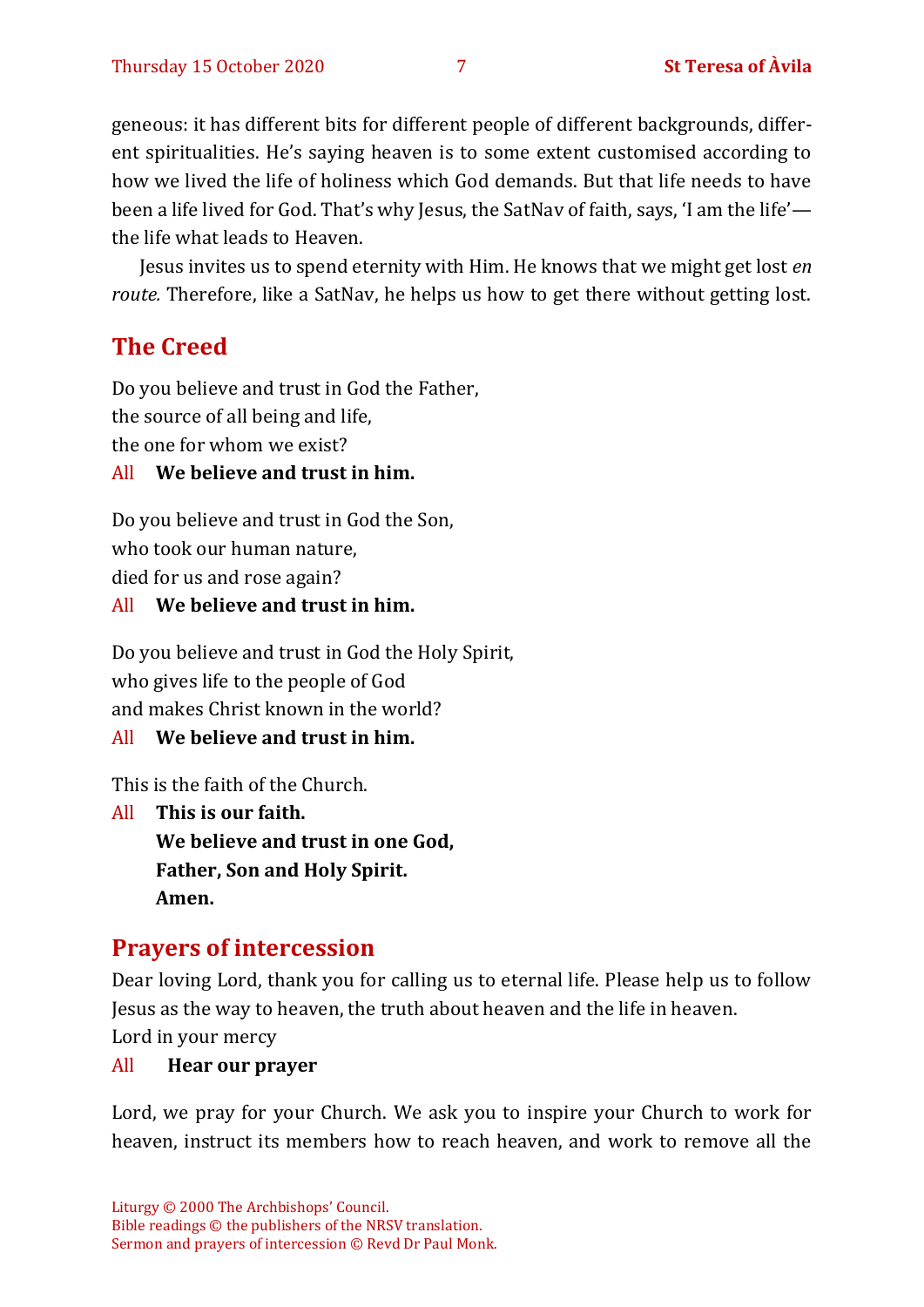obstacles that lie between us and heaven.

Lord in your mercy

#### All **Hear our prayer**

Lord, we pray for your world. We ask that you to inspire and empower all those with power and influence in the world, to help change the world, and to help it become closer to heaven on earth.

Lord in your mercy

#### All **Hear our prayer**

Lord, we pray for your people here on earth. We ask your help on those suffering in body, mind or spirit. We name them in our hearts. We particularly ask your help on medics everywhere as they work with those suffering from Covid.

Lord in your mercy

#### All **Hear our prayer**

Lord, we pray for your people who have passed from this life. And we ask your help on those suffering from bereavement and loss, and any aspect of coming to terms with the loss of a loved one.

Lord in your mercy

#### All **Hear our prayer**

Merciful Father,

All **accept these prayers for the sake of your Son, our Saviour Jesus Christ. Amen.**

## **The peace**

Unto us a child is born, unto us a son is given, and his name shall be called the Prince of Peace.

The peace of the Lord be always with you,

All **And also with you.**

HYMN 3 **[As the deer pants](https://youtu.be/peZudXt9faU)** (please click on this link to hear the hymn)

The liturgy of the Communion Service appears below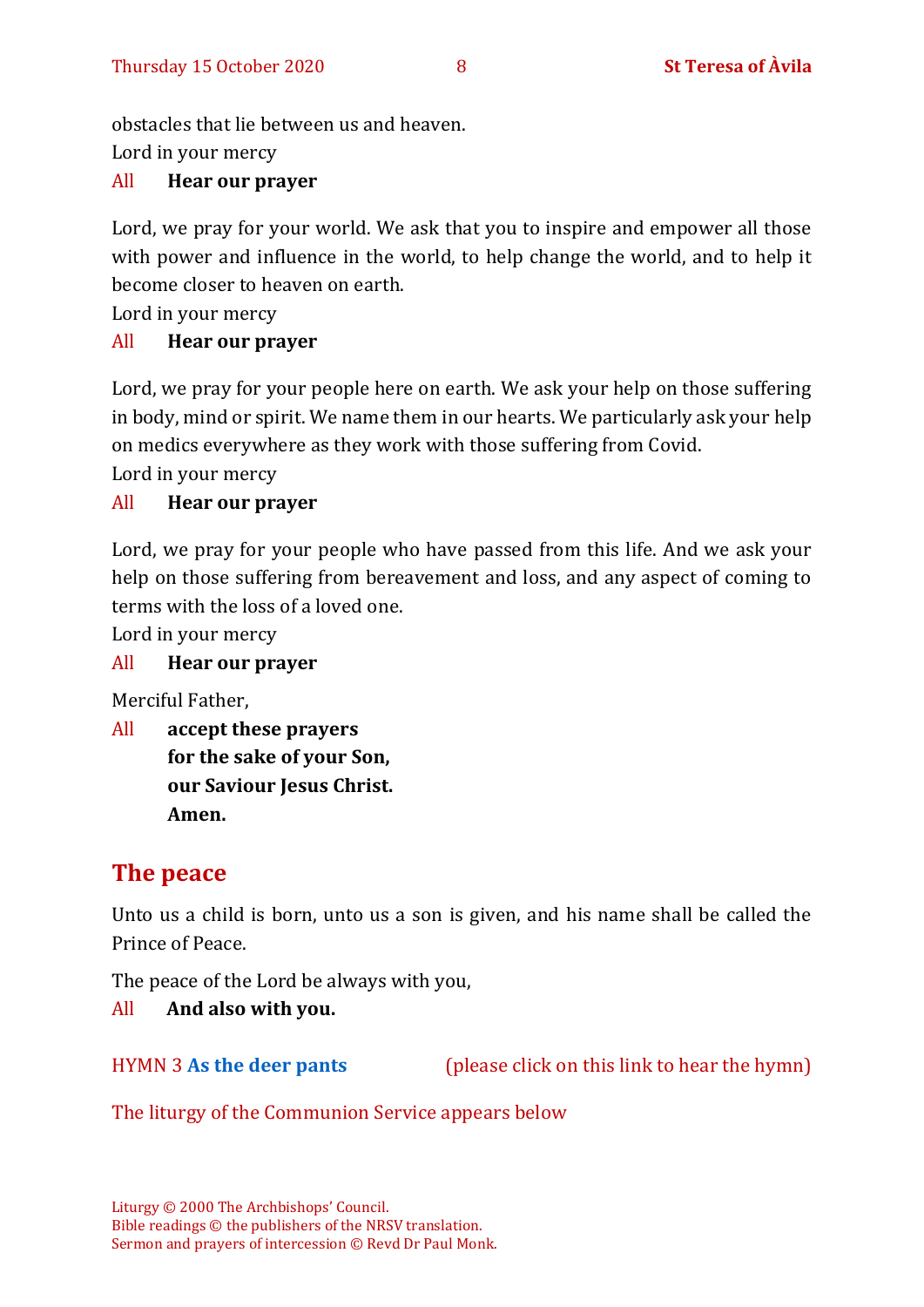# The Dismissal

Christ the Son of God, born of Mary, fill you with his grace to trust his promises and obey his will; and the blessing of God the Almighty: Father, Son, and Holy Spirit, be with you now and remain with you always. All **Amen.**

HYMN 4 **[How deep the Father's love for us](https://youtu.be/tzQj7XvKFmA)** (click on this link to hear the hymn)

Go in peace to love and serve the Lord.

All **In the name of Christ. Amen.**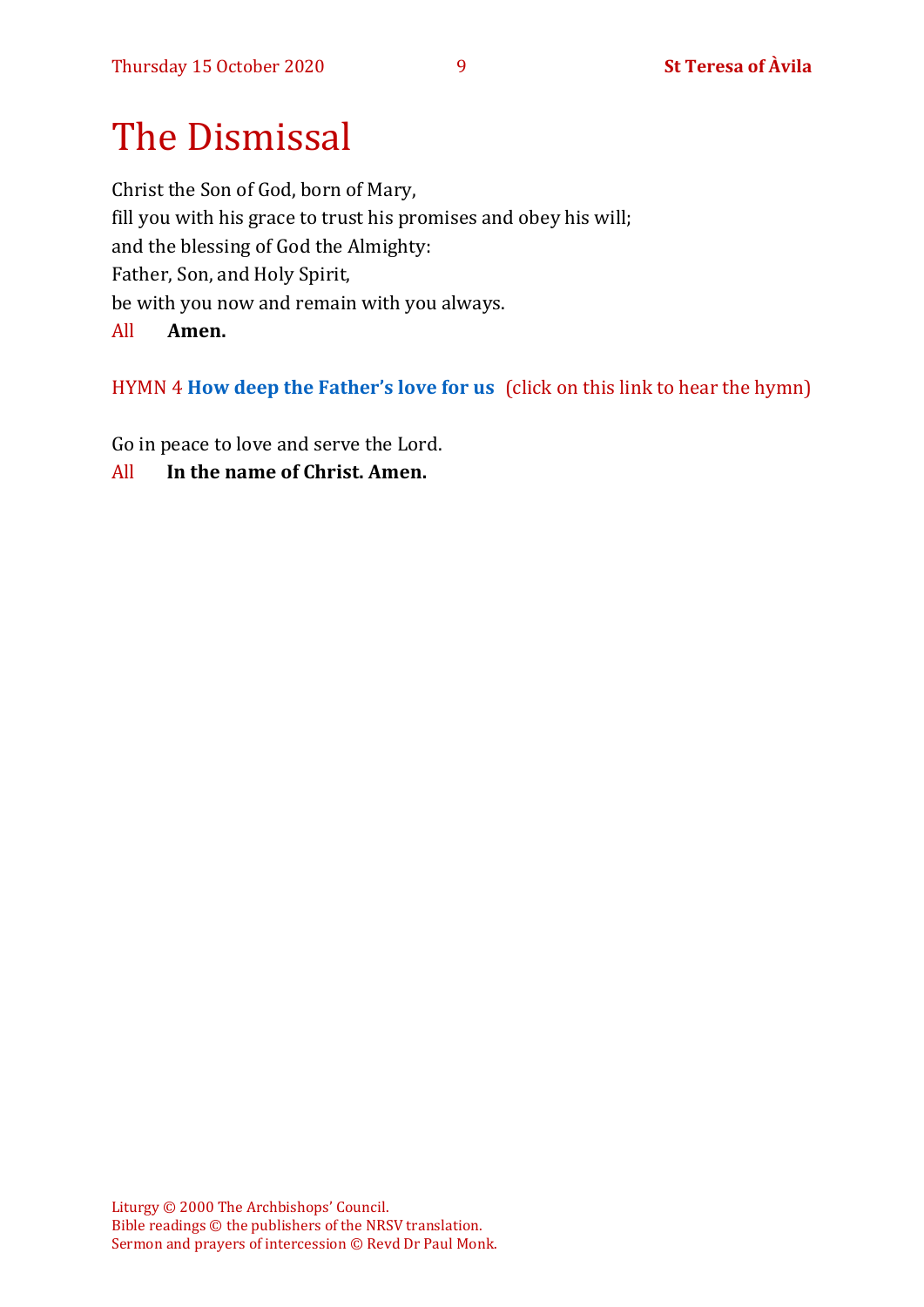# The Liturgy of the Sacrament

## Eucharistic Prayer (prayer E)

The Lord be with you

## All **and also with you.**

Lift up your hearts.

## All **We lift them to the Lord.**

Let us give thanks to the Lord our God.

## All **It is right to give thanks and praise.**

It is indeed right, our duty and our joy, always and everywhere to give you thanks, holy Father, almighty and eternal God, through Jesus Christ our Lord. And now we give thanks, most gracious God, surrounded by a great cloud of witnesses and glorified in the assembly of your saints. The glorious company of apostles praise you. The noble fellowship of prophets praise you. The white-robed army of martyrs praise you. We, your holy Church, acclaim you. In communion with angels and archangels, and with all who served you on earth and worship you now in heaven, we raise our voice to proclaim your glory, for ever praising you and saying:

All **Holy, holy, holy Lord, God of power and might, heaven and earth are full of your glory. Hosanna in the highest. Blessed is he who comes in the name of the Lord. Hosanna in the highest.**

We praise and bless you, loving Father, through Jesus Christ, our Lord; and as we obey his command, send your Holy Spirit, that broken bread and wine outpoured may be for us the body and blood of your dear Son.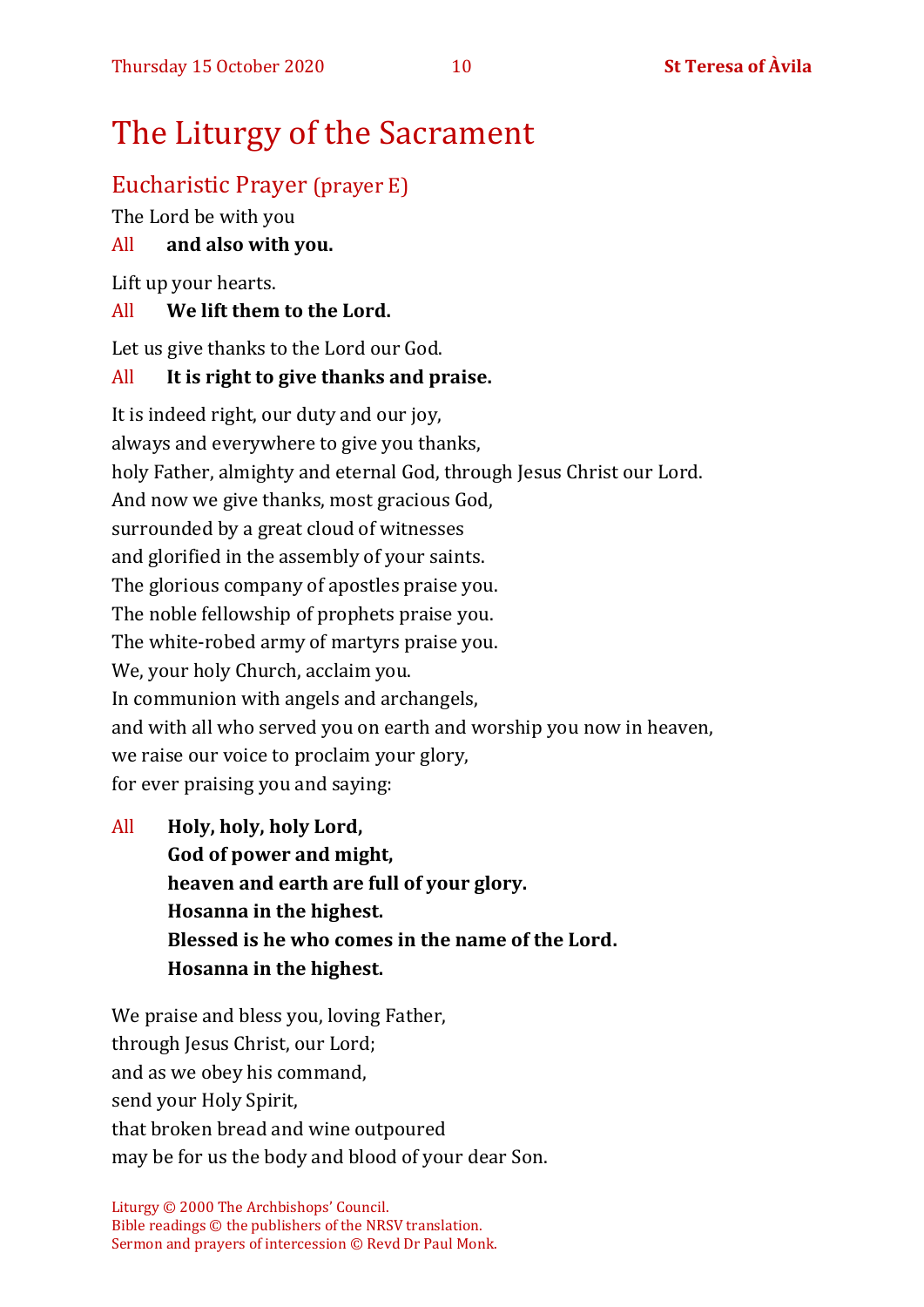On the night before he died he had supper with his friends and, taking bread, he praised you. He broke the bread, gave it to them and said: Take, eat; this is my body which is given for you; do this in remembrance of me.

When supper was ended he took the cup of wine. Again he praised you, gave it to them and said: Drink this, all of you; this is my blood of the new covenant, which is shed for you and for many for the forgiveness of sins. Do this, as often as you drink it, in remembrance of me.

So, Father, we remember all that Jesus did, in him we plead with confidence his sacrifice made once for all upon the cross.

Bringing before you the bread of life and cup of salvation, we proclaim his death and resurrection until he comes in glory.

Great is the mystery of faith:

All **Christ has died. Christ is risen. Christ will come again.**

Lord of all life, help us to work together for that day when your kingdom comes and justice and mercy will be seen in all the earth.

Look with favour on your people, gather us in your loving arms and bring us with Teresa and all the saints to feast at your table in heaven.

Through Christ, and with Christ, and in Christ, in the unity of the Holy Spirit, all honour and glory are yours, O loving Father, for ever and ever.

#### All **Amen.**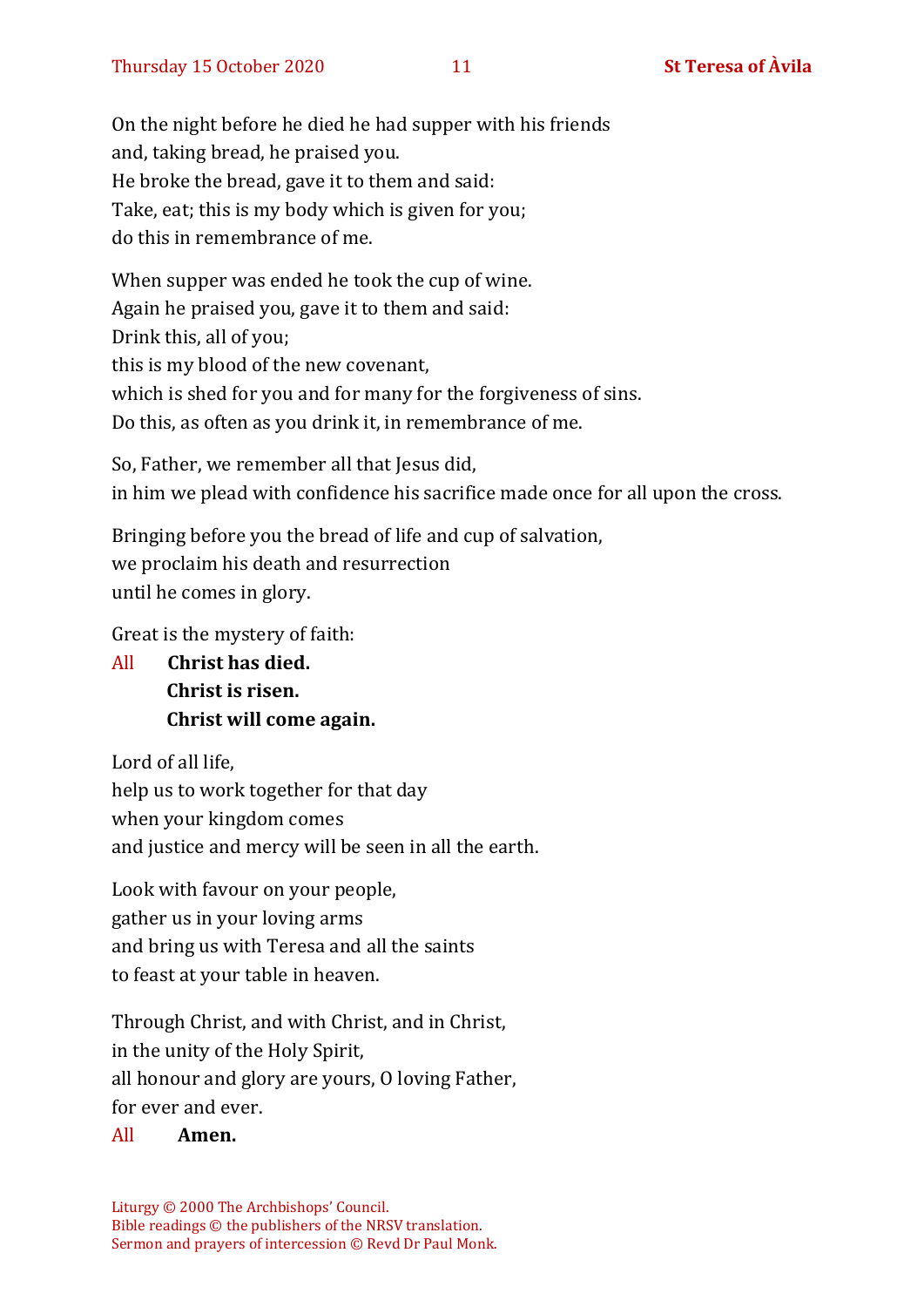### The Lord's Prayer

As our Saviour taught us, so we pray

All **Our Father in heaven, hallowed be your name, your kingdom come, your will be done, on earth as in heaven. Give us today our daily bread. Forgive us our sins as we forgive those who sin against us. Lead us not into temptation but deliver us from evil. For the kingdom, the power,** 

**and the glory are yours now and for ever. Amen.**

### Breaking of the Bread

We break this bread to share in the body of Christ.

- All **Though we are many, we are one body, because we all share in one bread.**
- All **Lamb of God,**

**you take away the sin of the world, have mercy on us.**

**Lamb of God, you take away the sin of the world, have mercy on us.**

**Lamb of God, you take away the sin of the world, grant us peace.**

Draw near with faith. Receive the body of our Lord Jesus Christ which he gave for you, and his blood which he shed for you. Eat and drink in remembrance that he died for you, and feed on him in your hearts by faith with thanksgiving.